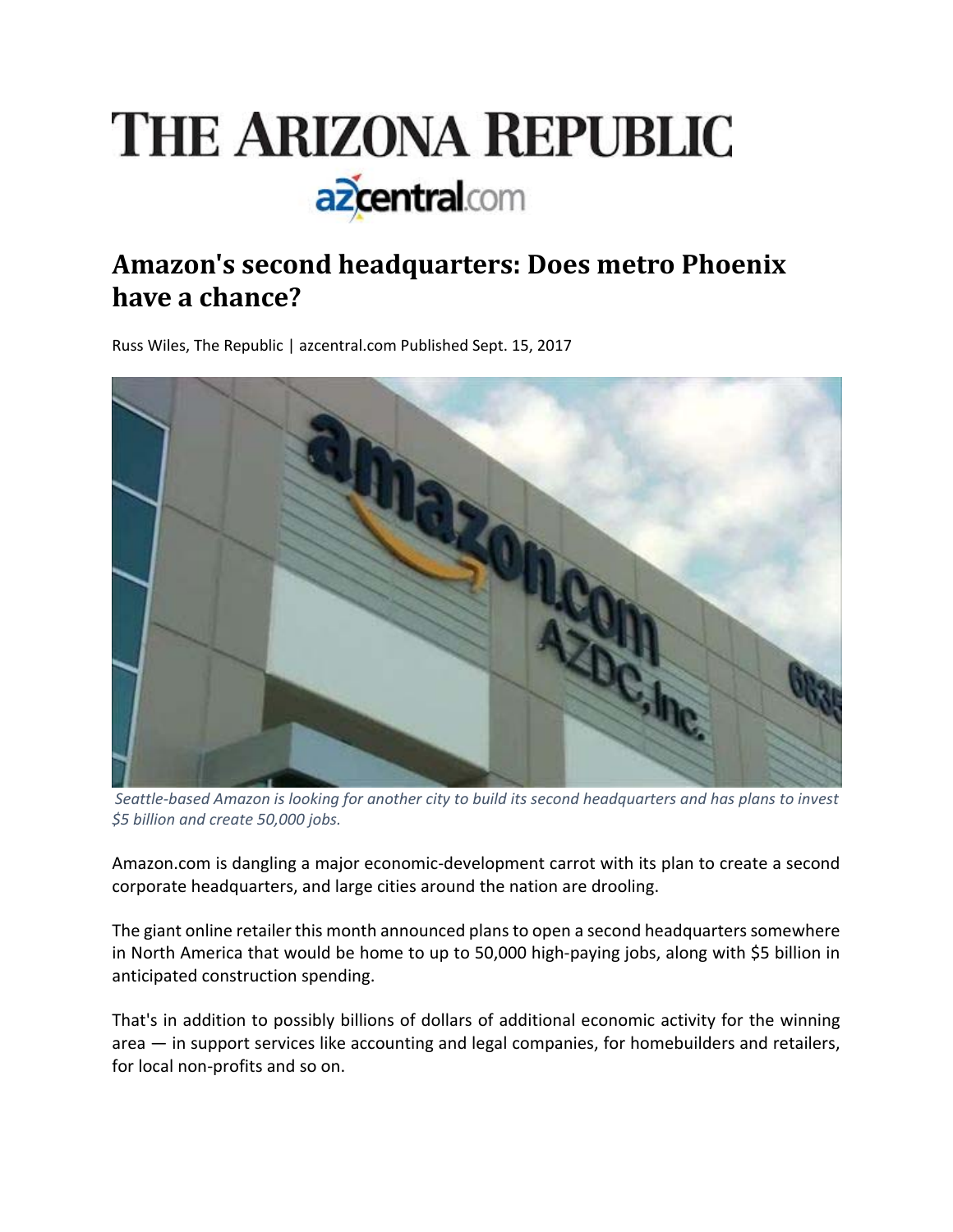The Phoenix metro area is considered by some observers to have a viable chance of landing HQ2, as Amazon calls its proposed second headquarters, but it's too early to tell much. Cities have until Oct. 19 to submit proposals, and Amazon isn't likely to announce finalists or the ultimate winner until next year.

"We'll be responding on behalf of metro Phoenix, working with Arizona State University, other partners and the governor's office," said Chris Camacho, president and CEO of the Greater Phoenix Economic Council.



*(Photo: Associated Press)*

## **Big‐city focus**

Amazon has specified a few key criteria that it would like to see. This wish list makes it easier to narrow the number of viable candidates.

Amazon said it's seeking to locate HQ2 in a North American metro area with more than 1 million people in a "stable and business‐friendly environment." The chosen location, whether urban or suburban, should have the potential to "attract and retain strong technical talent." The company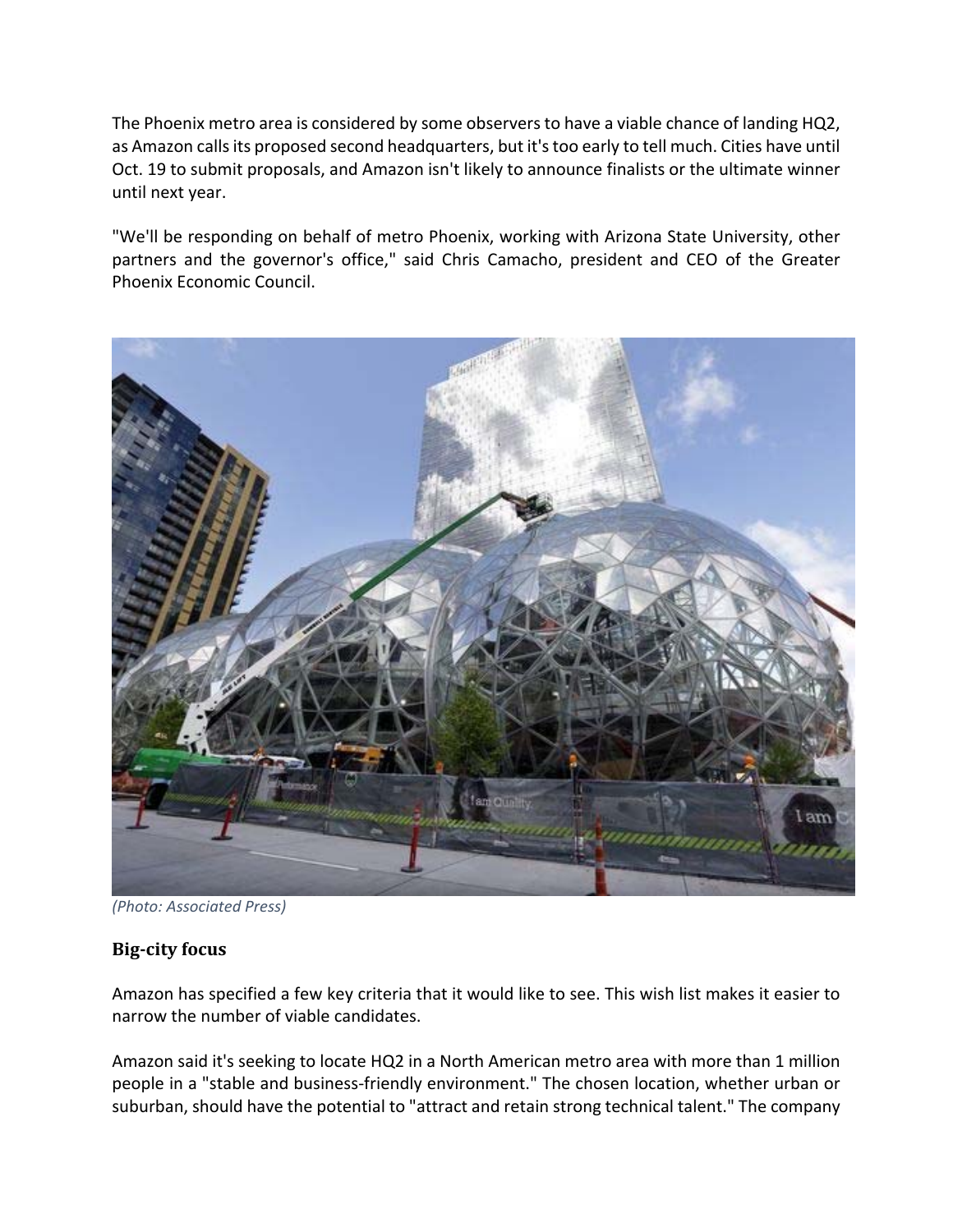wants to align with "communities that think big and creatively when considering locations and real estate options."



*A woman walks past the Amazon Go grocery store at the Amazon corporate headquarters in June in Seattle. (Photo: Getty Images)*

Also, Amazon has expressed a preference for sites located within 30 miles of the nearest big population center and within 45 minutes of an international airport, with masstransit connecting to its headquarters and major roads and highways nearby.

The new location doesn't need to be patterned after Amazon's Seattle campus — a 33‐building complex totaling 8.1 million square feet of space, with 24 restaurants/cafes and eight other establishments serving the 40,000 people who work there. HQ2 will be a second headquarters, not a satellite office, the company said.

## **Tough competition**

Phoenix has the amenities Amazon wants, though the competition promises to be intense. Metro Phoenix has ample available land compared to many large cities, an international airport that's within easy reach of downtown, a network of freeways, adequate mass transit and centers of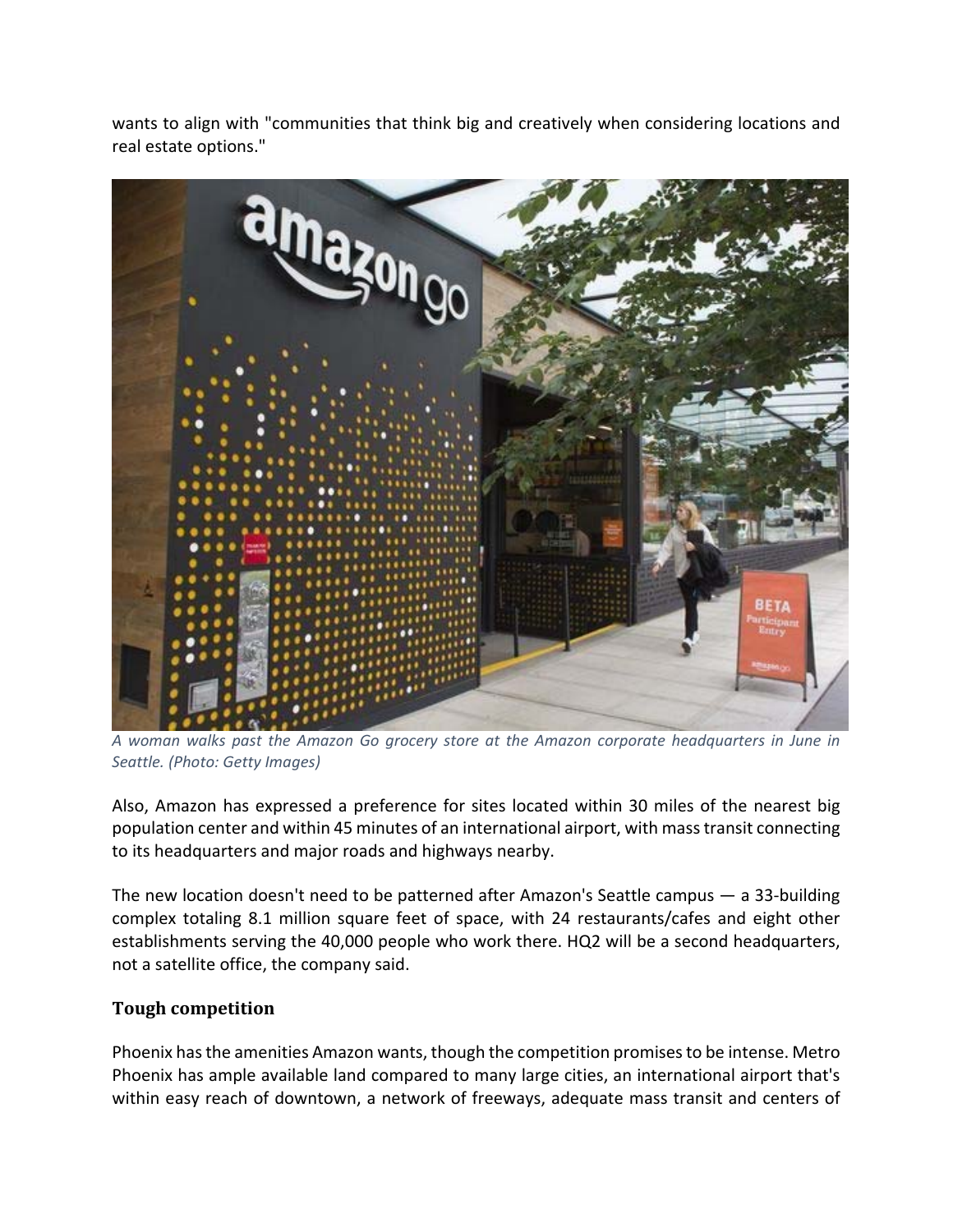higher learning focused around Arizona State University. Roughly 6,000 of Amazon's 380,000 employees currently work in Arizona.

Also, Gov. Doug Ducey is regarded as a pro‐growth governor, and the Greater Phoenix Economic Council is viewed as one of the better development entities in North America, said John Boyd of the Boyd Co., a corporate site‐selection firm in Princeton, New Jersey.

Phoenix also might have an advantage in that Amazon needs bilingual workers and is expanding into Latin America, he added.

Tucson is also bidding — dramatically and personally — for Amazon. The *Arizona Daily Star* reported that Sun Corridor, a Tucson economic‐development agency, is sending a 21‐foot saguaro to Amazon CEO Jeff Bezos.

Boyd doesn't see metro Phoenix as a frontrunner. Rather, he narrows that list to a handful of Eastern metro areas - Atlanta, Boston, Philadelphia, south Florida and central New Jersey. Other strong contenders, in his view, include Chicago and Toronto.

Many of these areas have world-class universities, extensive mass-transit systems, more international air connections and more highly developed technology centers. Amazon said it's especially interested in a local labor force that includes professionals in software development and related fields.

## **Incentive packages**

Another factor is Amazon's desire to receive a good deal in terms of public‐sector incentives. This could include a combination of state income‐tax credits, property‐tax abatements, workforce‐ training dollars, infrastructure‐incentive grants and other goodies, said Ron Starner, executive vice president of Conway Inc., an Atlanta company that publishes Site Selection Magazine.

"We will have a comprehensive evaluation of market value as opposed to a big incentive package."

Chris Camacho, Greater Phoenix Economic Council

Typically, when companies relocate headquarters or open large operations in a new area, they receive incentives worth \$10,000 to \$15,000 per job created, Starner said. With Amazon envisioning up to 50,000 jobs at HQ2, the winning metro area might need to ante up \$500 million or more.

It's uncertain which cities and states will offer such massive incentives, though Starner questions whether California and its cities will step up to the plate. Debt-strapped Illinois and Chicago also might have problems competing. Illinois currently has a credit rating just one notch above junk‐ bond status.